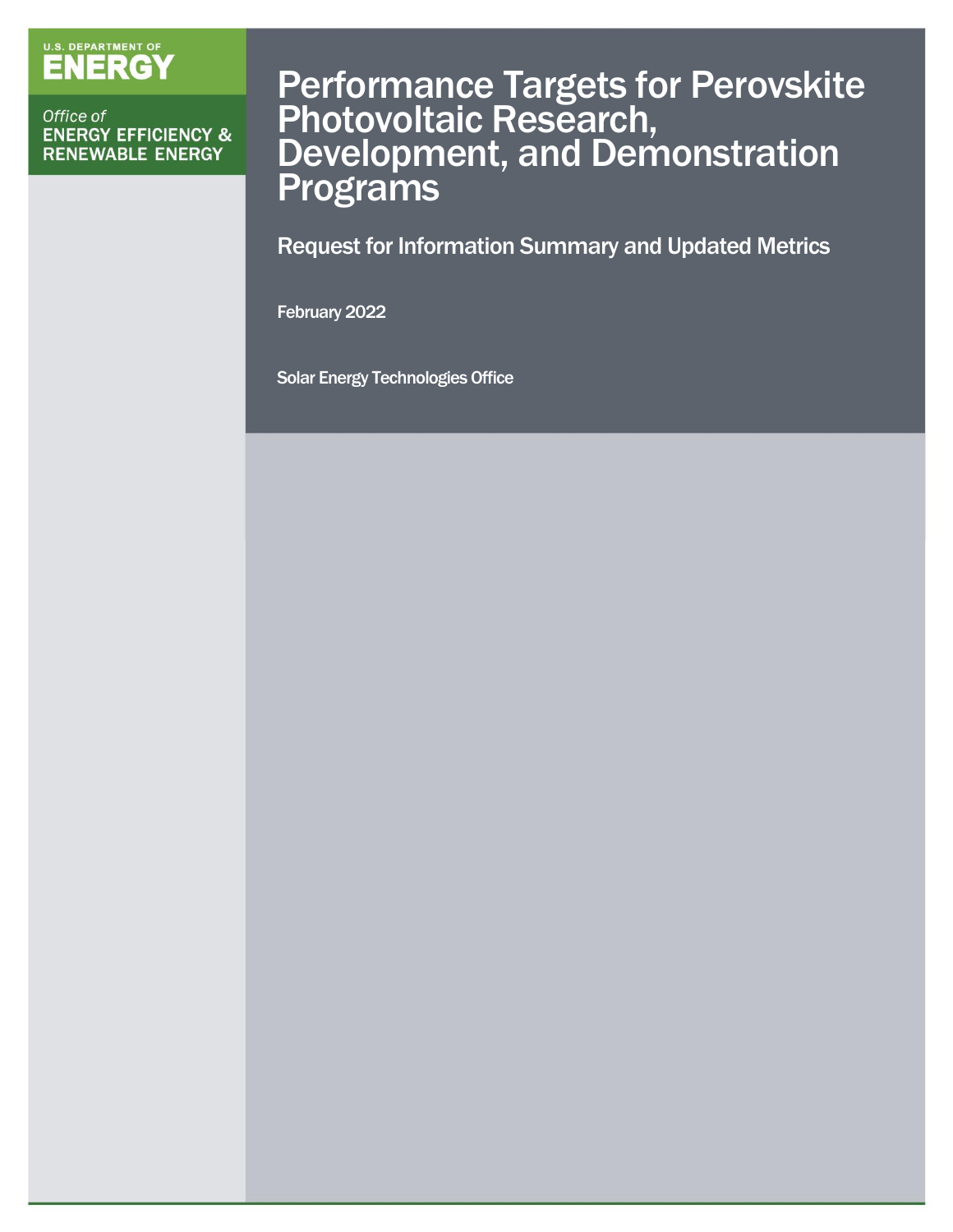# Introduction

On October 15, 2021, the U.S. Department of Energy Solar Energy Technologies Office (SETO) released the [Performance Targets for Perovskite Photovoltaic Research, Development, and](https://eere-exchange.energy.gov/Default.aspx#FoaId0fb35f8f-31f6-404c-b78f-a24313a92c07)  [Demonstration Programs Request for Information](https://eere-exchange.energy.gov/Default.aspx#FoaId0fb35f8f-31f6-404c-b78f-a24313a92c07) (RFI) for public response and comment. The RFI sought feedback from industry, academia, research laboratories, government agencies, and other stakeholders on efficiency, stability and replicability performance targets for perovskite (PVSK) photovoltaic devices that could be utilized to align community efforts, ensure relevance of potential future funding programs, and accelerate technical and commercial development and de-risking of perovskite technologies. The RFI included the following proposed target matrix for power conversion efficiency (PCE), area, stability, and sample sizes, and included questions on relevance, completeness, and challenges.

| Configuration        | <b>Total Area</b><br>PCE <sup>1</sup> | Total<br>Module Area  | Stability                                                                                                                             | Sample<br>Population<br>Requirements                                         |
|----------------------|---------------------------------------|-----------------------|---------------------------------------------------------------------------------------------------------------------------------------|------------------------------------------------------------------------------|
| Single<br>Junction   | 18% PCE                               | $>= 900 \text{ cm}^2$ | Pass IEC 61215 Module Quality<br>Test (MQT) 10, 11, 12, 13, and 21<br>with $<$ 10% relative performance loss<br>per test <sup>2</sup> | $>1$ kW total, at<br>least 20 modules<br>for outdoor<br>testing <sup>3</sup> |
| PVSK-only<br>Tandems | 25% PCE                               |                       |                                                                                                                                       |                                                                              |
| Hybrid<br>Tandems    | 27% PCE                               |                       | 6 months continuous outdoor testing<br>with $\langle 2\%$ relative degradation                                                        |                                                                              |

#### Original Performance Targets Matrix Proposal:

- 1. Measured after at least 10 kWh/m<sup>2</sup> outdoor exposure
- 2. Validation Center (or other independent laboratory) will assign devices to each MQT from available sample population. Standard sampling protocols may not be followed due to available sample population sizes. Test overview:
	- a. MQT 10 UV preconditioning test: 15 kWh/m<sup>2</sup>, 60 $^{\circ}$ C
	- b. MQT 11 Thermal cycling test: 50 cycles, −40°C to +85°C
	- c. MQT 12 Humidity freeze test: 10 cycles from +85°C, 85% relative humidity (RH) to −40°C
	- d. MQT 13 Damp heat test: 1000 h at  $+85^{\circ}$ C, 85% RH
	- e. MOT 21 Potential induced degradation test: IEC TS  $62804-1+85^{\circ}$ C,  $85\%$  RH at maximum system voltage for 96 hours
- 3. Devices will be assigned to accelerated or outdoor testing by the Validation Center or other independent laboratory (not by the fabricator)

A total of 11 RFI responses were received and reviewed, including 6 from the perovskite and solar industry, 3 from national laboratory organizations, and 2 from academic institutions. This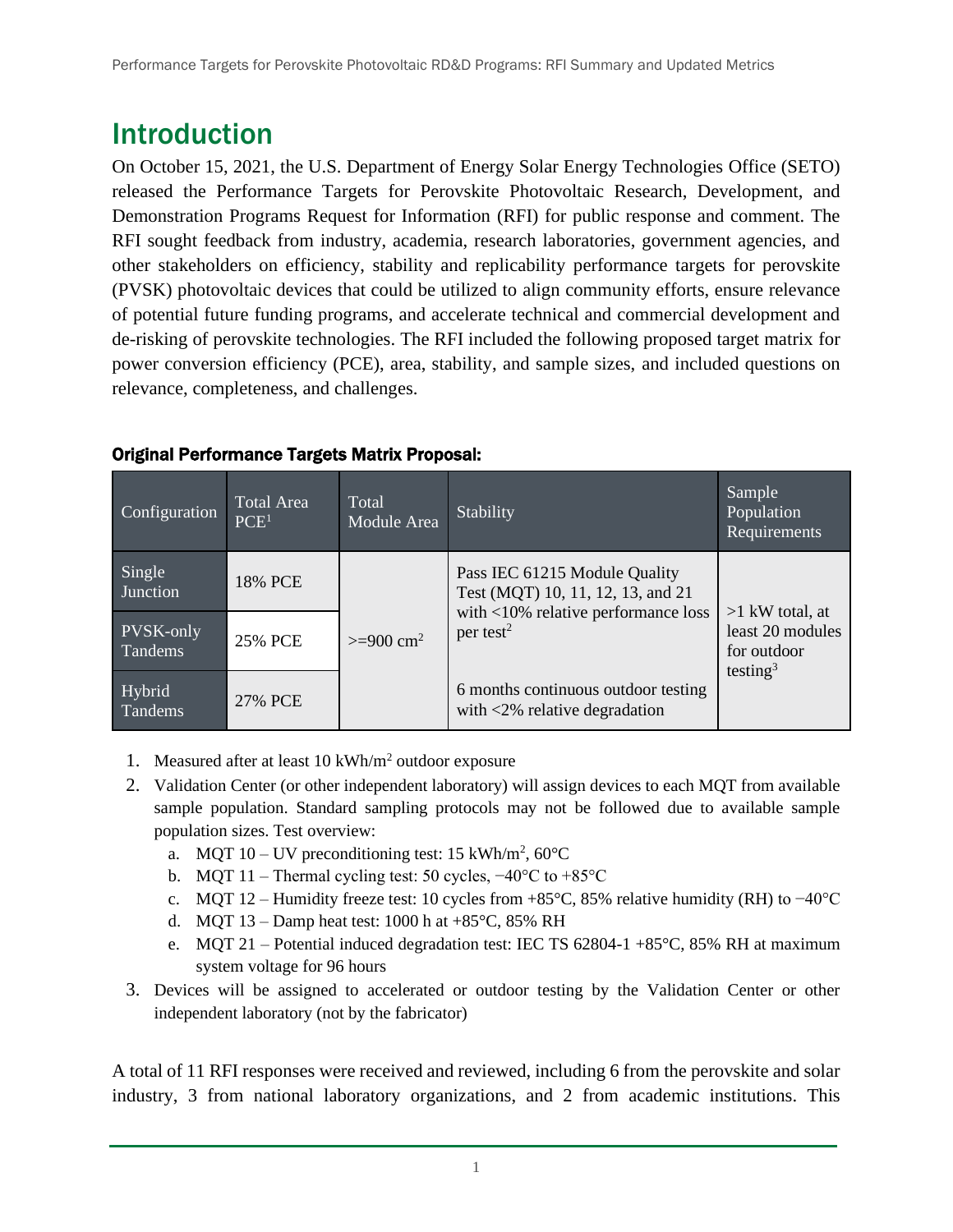document presents aggregated information from all RFI responses, a revised performance target matrix, and clarification on potential utilization by SETO.

| Configuration        | Aperture<br>Area PCE <sup>1</sup> | <b>Total Module</b><br>Area <sup>2</sup>                            | Durability                                                                                                                                                                   | <b>Sample Population</b><br>Requirements                                     |
|----------------------|-----------------------------------|---------------------------------------------------------------------|------------------------------------------------------------------------------------------------------------------------------------------------------------------------------|------------------------------------------------------------------------------|
| Single<br>Junction   | 18% PCE                           | $>= 500 \text{ cm}^2$<br>with at least 4<br>interconnected<br>cells | Pass IEC 61215 Module Quality<br>Test (MQT) 10, 11, 13 and 21 and<br>ISOS-L-2 at specified durations<br>with $<10\%$ relative performance<br>loss per test $3$               | $>1$ kW total, at<br>least 20 modules<br>for outdoor<br>testing <sup>5</sup> |
| PVSK-only<br>Tandems | 24% PCE                           |                                                                     |                                                                                                                                                                              |                                                                              |
| Hybrid<br>Tandems    | 27% PCE                           |                                                                     | 6 months continuous outdoor<br>testing with $\langle 3\% \rangle$ relative<br>degradation overall and $\langle 1\%$<br>degradation in the final 3-month<br>span <sup>4</sup> |                                                                              |

#### Revised Performance Target Matrix:

- 1. Average of tested devices, measured after at least 10 kWh/m<sup>2</sup> outdoor or AM1.5 exposure (NOTE: this will be updated as the [PACT Validation Center](https://pvpact.sandia.gov/) generates initial preconditioning test protocols)
- 2. Aperture/total module area > 75%
- 3. Validation Center (or other independent laboratory) will assign devices to each test from available sample population. Standard sampling protocols may not be followed due to available sample population sizes. Test overview:
	- a. MQT  $10 UV$  preconditioning test:  $15kWh/m^2$ ,  $60^{\circ}$ C
	- b. MQT 11 Thermal cycling test: 50 cycles, −40°C to +85°C
	- c. MQT  $13 -$ Damp heat test: 1000 h at  $+85^{\circ}$ C, 85% RH
	- d. MQT 21 Potential induced degradation test: IEC TS 62804-1 +85 $^{\circ}$ C, 85% RH at maximum system voltage for 96 hours
	- e. ISOS-L-2 Light-soaking: 1000 h, 1 sun AM1.5, +75°C, ambient environment
- 4. Conducted by the Validation Center; Averaged utilizing only on top-performing 90% of fielded devices (10% dropout acceptable)
- 5. Devices will be assigned to accelerated or outdoor testing by the Validation Center or other independent laboratory (not by the fabricator)

**Please note that unless explicitly stated, the U. S. Department of Energy (DOE) is not communicating an opinion or viewpoint about any of the responses described below, but rather is publishing an RFI response summary in addition to the revised targets so that the public may also benefit from information received by DOE.**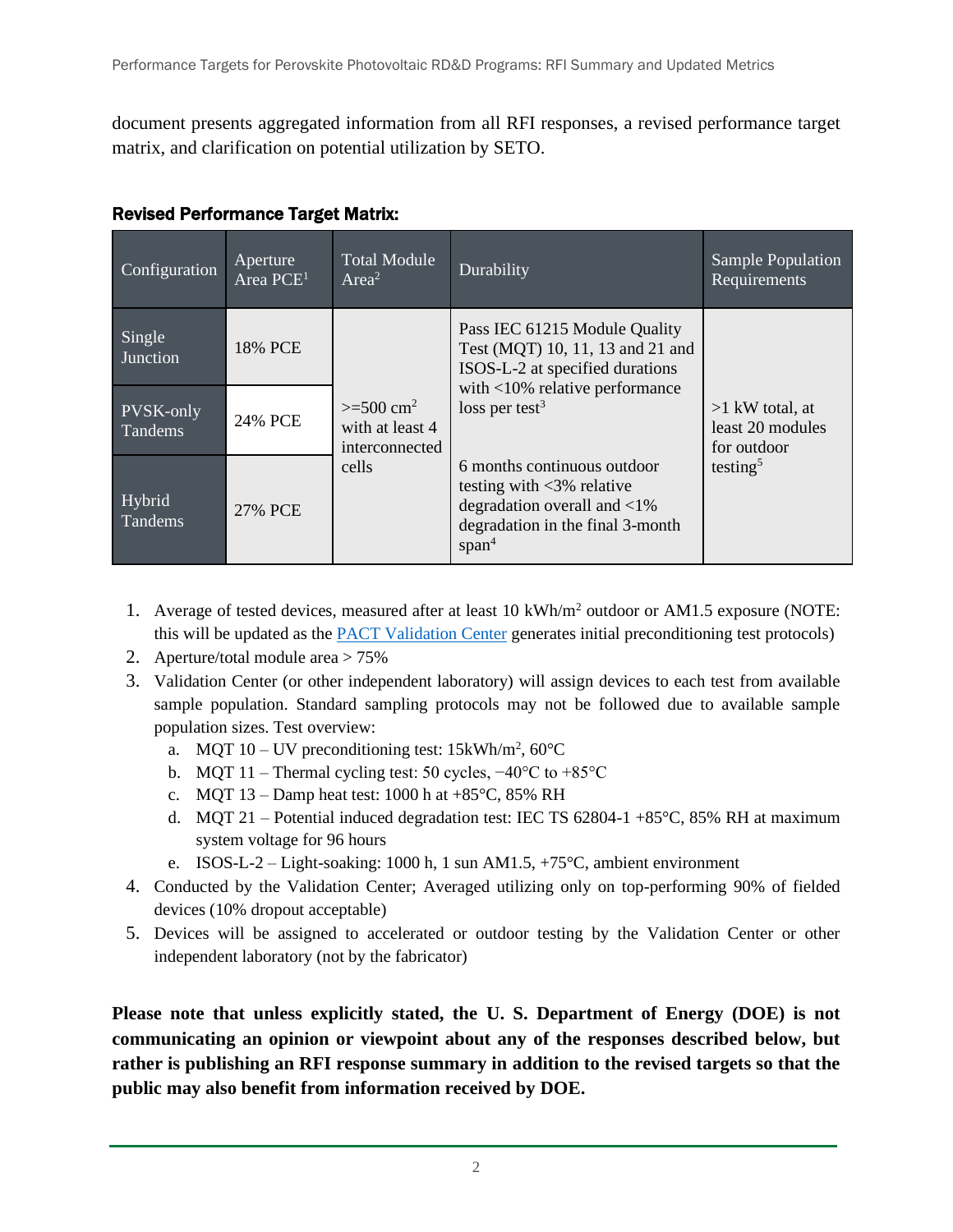# Response Summaries

The RFI included four questions:

- 1. Do you feel all the proposed targets are relevant and necessary to proving technology performance of perovskite photovoltaic devices? If not, please specify why not.
- 2. What changes or additions, if any, would you make to the proposed performance targets to improve their relevance and usability?
- 3. Are there any specific tests, protocols, or targets that would be difficult for your organization to evaluate, require additional equipment, or place a large burden on your organization?
- 4. DOE is considering using these targets to evaluate applicant readiness for manufacturing RD&D programs – when do you anticipate your organization would be able to meet the targets as written?

Due to the responses received, which frequently provided interconnected responses to multiple questions, this summary will present feedback organized by target matrix section.

## General Responses

Overall, the respondents appeared supportive of the general concept of common performance targets for perovskite photovoltaics. However, three major alternatives were presented.

- 1. **Bifurcate targets:** There was some concern about the applicability of these targets, which align with the SETO priority area for low-cost, reliable electricity production, to alternative or initial markets. Similarly, there were concerns that some aspects of these targets might be too aggressive for academic or early-stage industrial groups. While details varied, there were multiple suggestions to establish two sets of performance targets--one for smaller devices that could be more applicable to academic R&D, earlier industrial development, and alternative markets, and one that would be applicable to a commercialization path to grid-tied electricity production.
- 2. **Wait to set targets:** There are many unresolved questions about the most relevant test protocols and performance requirements for perovskite photovoltaics. Suggestions were made that target finalization be deferred until more is known. The PACT Validation Center is tasked to address some of these questions and is in its initial year of operation.
- 3. **Eliminate targets:** Some groups indicated concern with setting any targets, as there are multiple markets and requirements can evolve rapidly. These groups suggested that SETO focus on directly funding projects to target any or all of these performance metrics, and to provide incentives or prizes for groups that show relevant progress.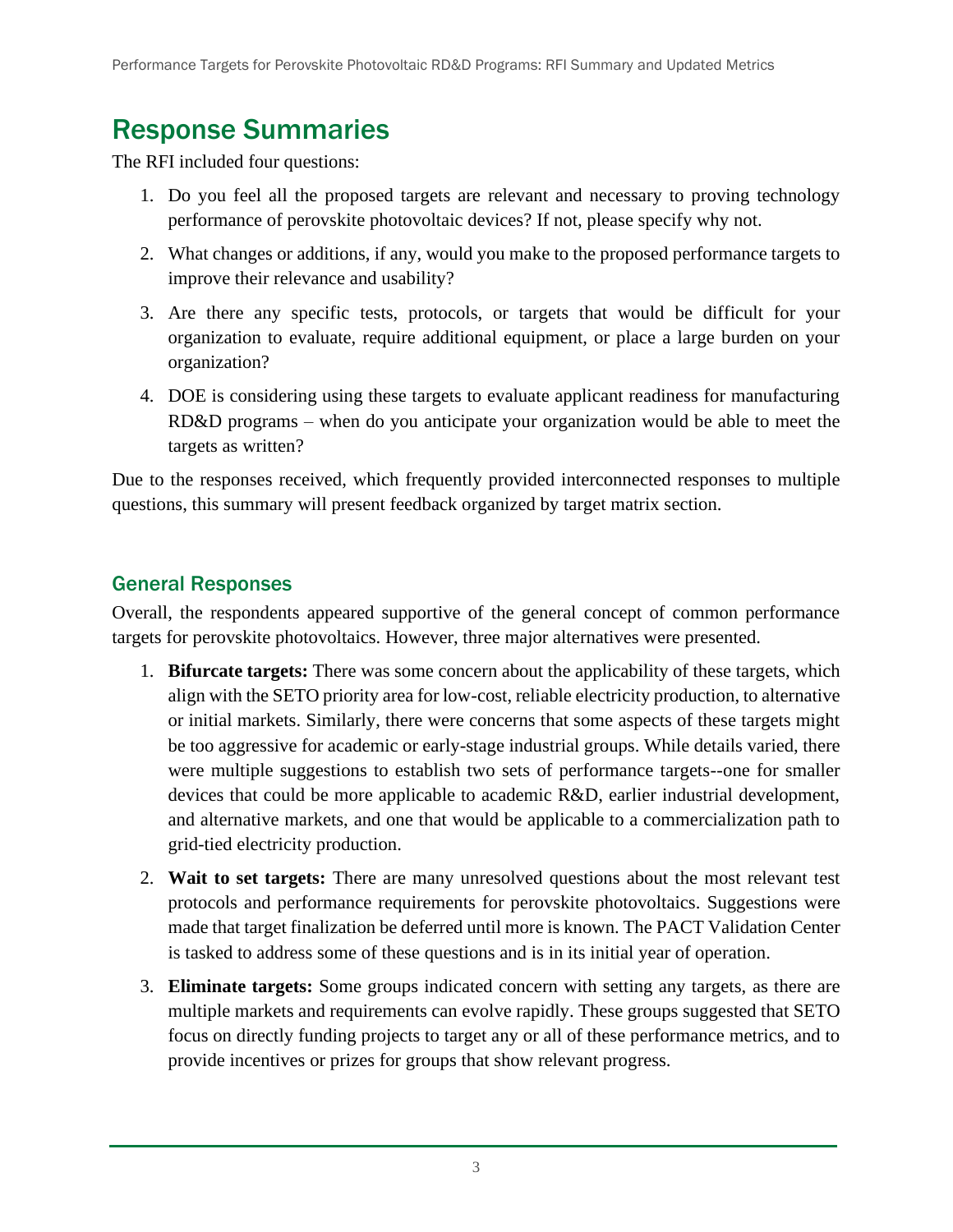Given SETO priorities and the preponderance of supportive responses, SETO intends to focus on optimizing a single target matrix and clarifying potential usage, which may resolve the concerns that resulted in the first alternative proposal. SETO also intends to revise this matrix as needed based on results from the PACT Validation Center and other community efforts.

Only a subset of responses addressed question #4 on time horizons, and these responses included a substantial range of timeframes under which these targets could be met as written. Groups indicated as short a horizon as one year, or as long as five years. Varying levels of corroborating and supporting information was provided for these estimates.

### Device Configurations

Respondents generally supported the three configurations proposed, but several suggested an addition: bifacial devices. No specific targets for bifacial devices were proposed, but respondents indicated that bifacial technologies are increasing in market share for incumbent technologies and are likely to be relevant to perovskites. The current target matrix does not exclude bifacial devices but does not set specific targets, in keeping with the goal of setting broadly applicable, general targets wherever possible

### Efficiency Targets

Feedback on PCE targets was mixed. Some groups supported increasing the targets, up to 22% PCE for single junction and 28% for hybrid tandems, while some supported decreases--primarily focusing on hybrid tandems, with proposed values around 23%. The proposed increases tended to be linked to proposals for smaller required device areas.

There were multiple questions about the use of "Total Area PCE", which was a concern given edge effects for non-optimized device fabrication. "Aperture Area PCE" was proposed as an alternative to resolve this issue.

There were also multiple responses questioning whether PCE was a sufficient metric for this target matrix. Energy yield was proposed as a more relevant metric--the argument made was that perovskites show evidence of a substantially lower temperature coefficient as compared to silicon or cadmium telluride technologies. This means that modules with identical PCEs as measured at standard testing conditions might have quite different effective operational PCEs, as modules tend to operate at significantly higher temperatures than test conditions. The respondents indicated that a lower standard PCE for perovskites might be acceptable, as operational energy yield could still exceed incumbent technologies.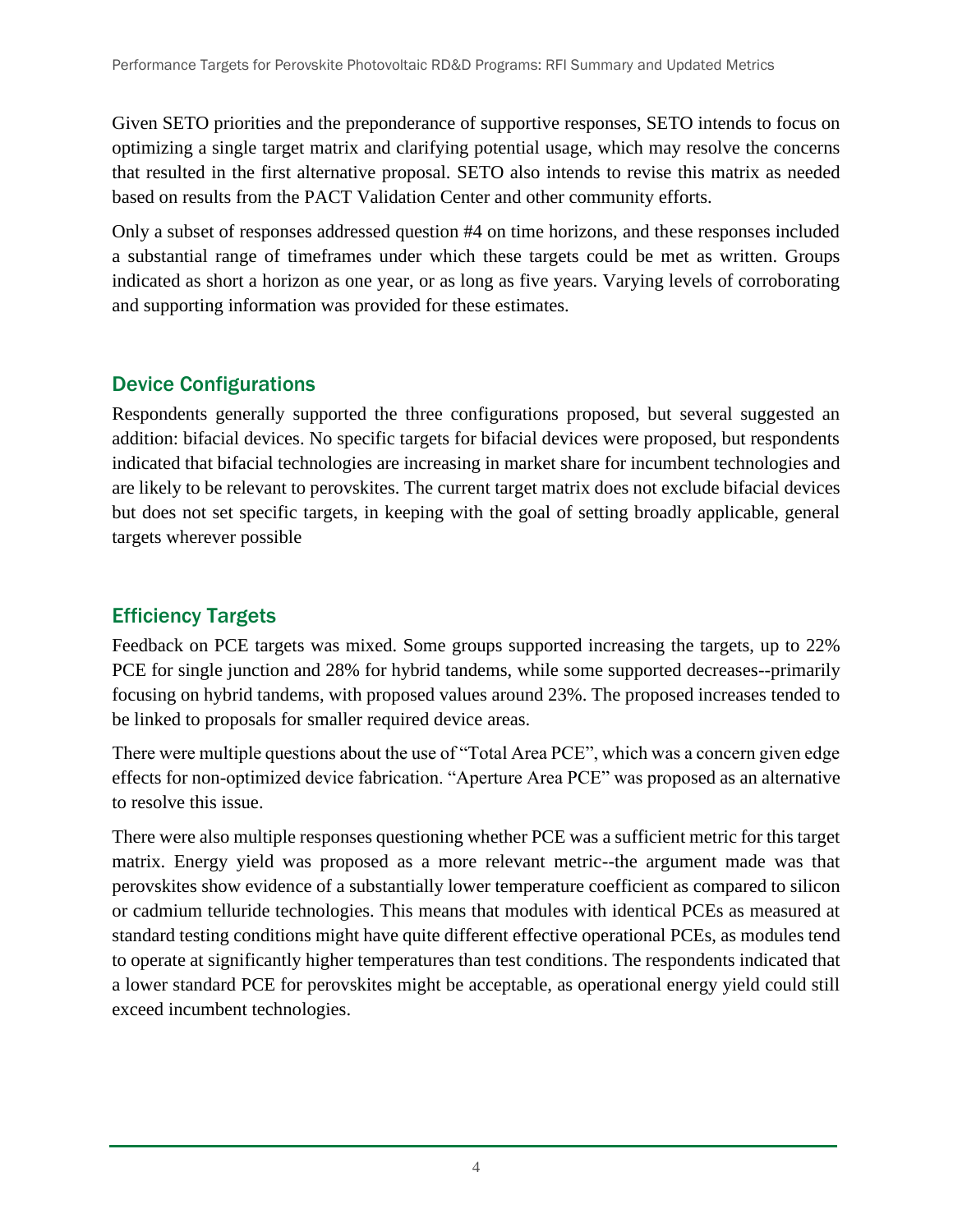### Area Targets

In general, respondents indicated interest in reduced module area requirements, though some indicated support for the proposed value. The alternative proposed sizes were as small as  $100 \text{ cm}^2$ , but the most common proposal was for  $225 \text{ cm}^2$ , which would align with a standard 150 mm by 150 mm platform, similar to silicon solar cells. The rationales for the proposed reductions centered around equipment availability and throughput. Some groups indicated that this size was not on their current scaling roadmap and would therefore impose an additional burden to acquire relevant tooling. Multiple groups indicated that the metallization steps were the primary concern, with either a lack of capability to support the proposed size, or a throughput issue that would cause resource balancing challenges.

Additionally, there were some concerns about relevance of the size for the alternative and initial markets as described in the "General Responses" section. Groups that proposed size reductions also frequently indicated a willingness to increase overall device count requirements or include process yield targets.

### Stability Targets and Testing Protocols

Respondents generally supported a subset of the proposed testing protocols. There were concerns with the ability of each entity to conduct the full range of testing. Additionally, it was proposed to change the title to "Durability" or "Reliability" rather than "Stability."

### Preconditioning

Groups indicated a lack of confidence that the proposed presoak was sufficient and relevant. Multiple suggestions around asymptotic output requirements and similar requirements were made, as well as proposals to defer defining this protocol pending initial PACT recommendations on this topic.

### Accelerated Testing

A general, repeated suggestion was to reduce the number of tests as much as possible to minimize burden. Given the current state of perovskite technologies, groups felt that tests directly targeting acceleration of device failure modes (mainly light, heat, cycling, and bias) were more immediately relevant than tests that initially exercise the package itself (humidity, etc.). Suggestions were made to include light soaking at elevated temperature, similar to International Summit on Organic Photovoltaic Stability (ISOS) protocols, and to expand the reverse bias/partial shading testing.

### Outdoor Testing

Responses to the outdoor testing proposal varied--some groups supported extending the requirement to a full year at minimum, to ensure that annual variability was captured, as well as requiring multiple sites to capture climatic variability. Other groups indicated that the test duration was too long relative to their innovation cycles. There were also concerns about the success value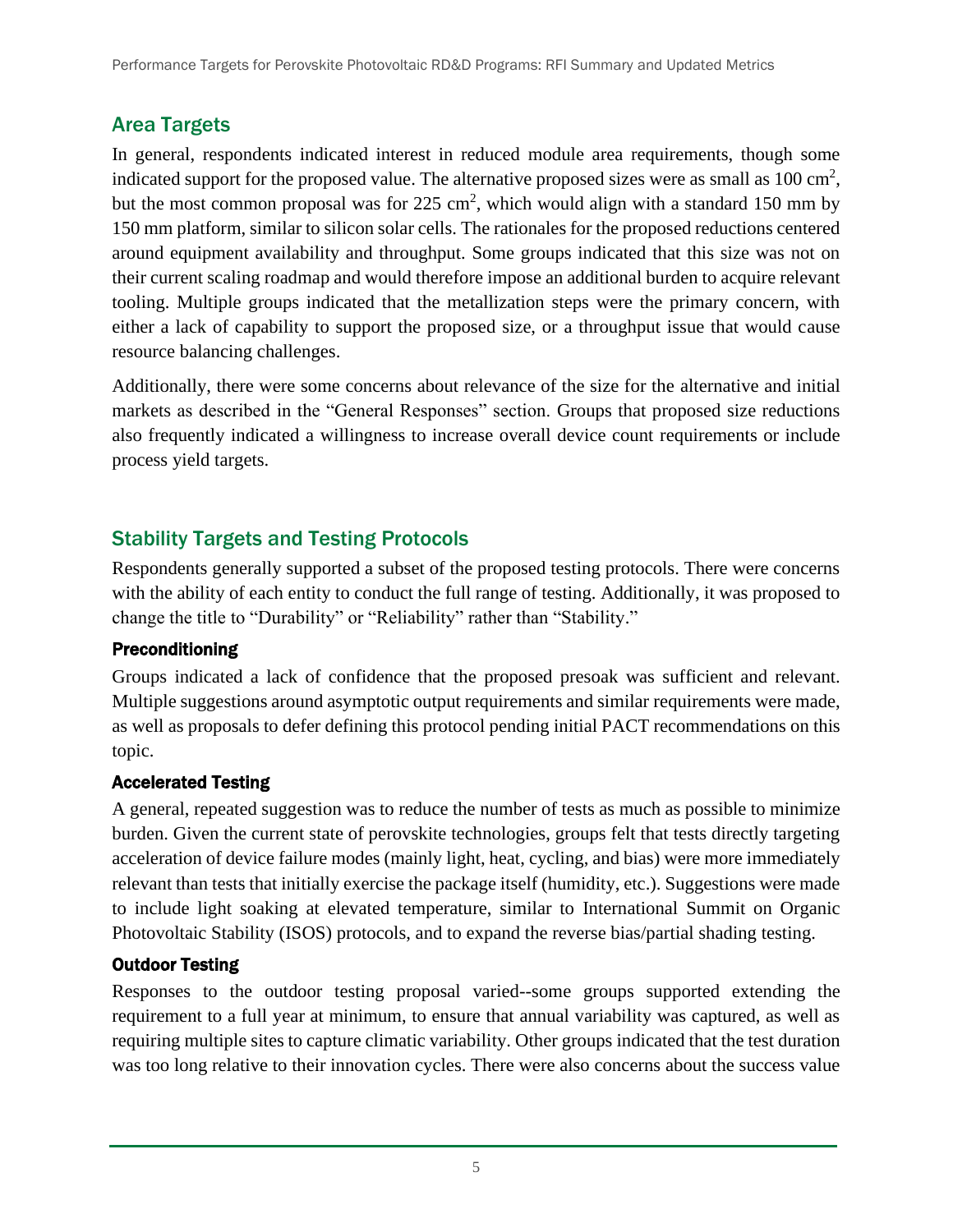proposed, primarily due to potential burn-in or similar behaviors that might lead to a larger initial drop, followed by more stable behavior.

# Revised Target Matrix

Following the RFI, SETO reviewed the responses in detail and revised the proposed performance target matrix. The final matrix can be found below. Significant changes include:

- Revision of PCE definitions and perovskite tandem target values.
- Revision of area requirements to reduce burden while maintaining interconnection requirements.
- Revision of test protocols to focus on device stressors vs. packaging and clarify outdoor performance targets.

Some recommendations were not adopted, due to a variety of reasons, including but not limited to lack of alignment with SETO priorities and market requirements, lack of ability to set clear targets and rapidly assess performance around proposed alternative metrics, or lack of agreement across a plurality of responses.

| Configuration        | Aperture<br>Area PCE <sup>1</sup> | Total Module<br>Area <sup>2</sup>                                      | Durability                                                                                                                                                                                                   | Sample<br>Population<br>Requirements                                         |
|----------------------|-----------------------------------|------------------------------------------------------------------------|--------------------------------------------------------------------------------------------------------------------------------------------------------------------------------------------------------------|------------------------------------------------------------------------------|
| Single<br>Junction   | 18% PCE                           | $>= 500$ cm <sup>2</sup><br>with at least 4<br>interconnected<br>cells | Pass IEC 61215 Module Quality Test<br>(MQT) 10, 11, 13 and 21 and ISOS-<br>L-2 at specified durations with $<$ 10%<br>relative performance loss per test <sup>3</sup><br>6 months continuous outdoor testing | $>1$ kW total, at<br>least 20 modules<br>for outdoor<br>testing <sup>5</sup> |
| PVSK-only<br>Tandems | 24% PCE                           |                                                                        |                                                                                                                                                                                                              |                                                                              |
| Hybrid<br>Tandems    | 27% PCE                           |                                                                        | with $\langle 3\%$ relative degradation<br>overall and $\langle 1\%$ degradation in the<br>final 3-month span <sup>4</sup>                                                                                   |                                                                              |

#### Revised Performance Target Matrix:

- 1. Average of tested devices, measured after at least 10 kWh/m<sup>2</sup> outdoor or AM1.5 exposure (NOTE: this will be updated as the PACT Validation Center generates initial preconditioning test protocols)
- 2. Aperture/total module area >75%
- 3. Validation Center (or other independent laboratory) will assign devices to each test from available sample population. Standard sampling protocols may not be followed due to available sample population sizes. Test overview: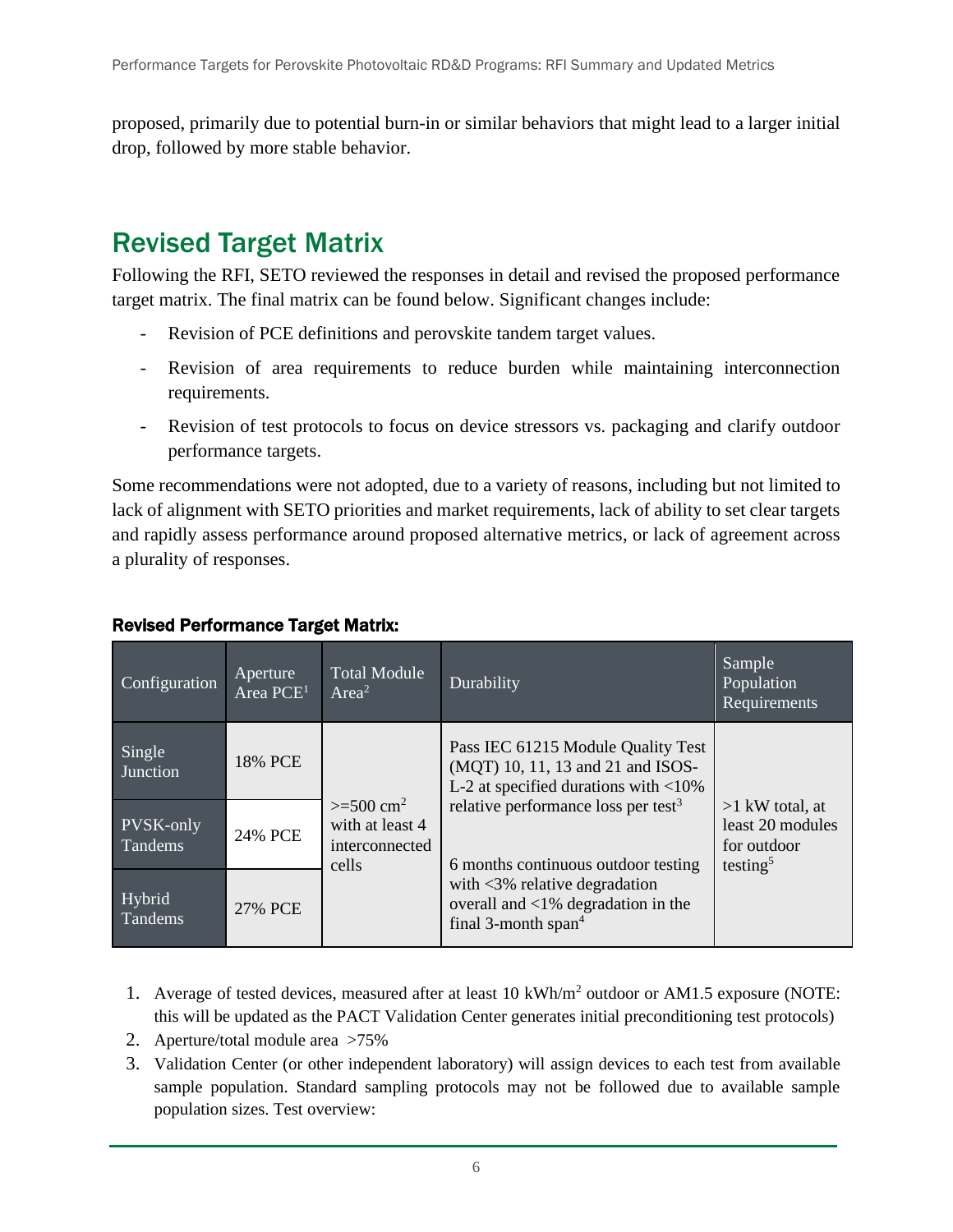- a. MQT 10 UV preconditioning test: 15 kWh/m<sup>2</sup>, 60 $^{\circ}$ C
- b. MQT 11 Thermal cycling test: 50 cycles, −40°C to +85°C
- c. MQT  $13 -$ Damp heat test: 1000 h at  $+85^{\circ}$ C, 85% RH
- d. MQT 21 Potential induced degradation test: IEC TS  $62804-1+85^{\circ}$ C,  $85\%$  RH at maximum system voltage for 96 hours
- e. ISOS-L-2 Light-soaking: 1000 h, 1 sun AM1.5, +75°C, ambient environment
- 4. Conducted by the Validation Center; Averaged utilizing only on top-performing 90% of fielded devices (10% dropout acceptable)
- 5. Devices will be assigned to accelerated or outdoor testing by the Validation Center or other independent laboratory (not by the fabricator)

# Clarification on Potential Utilization within Research, Development, Demonstration, and Commercialization Programs

Given the responses received, SETO believes there is value in clarifying the intent and potential utilization of this performance target matrix.

As stated in the RFI, [perovskite photovoltaic technologies](https://www.energy.gov/eere/solar/perovskite-solar-cells#Research) show the potential for high-efficiency operation and low production costs. As such, they may significantly contribute to achieving SETO's goals for low-cost domestic solar electricity. The research and development community has demonstrated high-performance devices at small device area and operational scale, as well as the applicability of high-throughput manufacturing approaches, such as roll-to-roll fabrication. For commercial success, perovskite technologies must simultaneously achieve high performance, high stability, low cost, and verifiable performance. The latter includes the ability to pass IEC design qualification and type approval certification, safety qualification, as well as performance testing and energy rating applicable to all PV technologies. These internationally agreed upon test protocols are based on decades of experience of PV module deployment as well as horizontal standards governing energy generating equipment. Even though the current matrix of targets does not include key accelerated stress test sequences (AST) SETO reiterates that early focus on meeting market requirements is pivotal to the success of the technology.

The breadth and diverse composition of the perovskite community necessitates programs that target a variety of objectives. Prior funding programs illustrate this, with the **SETO Perovskite** [FOA](https://eere-exchange.energy.gov/Default.aspx#FoaId4f6953d0-ac25-44f6-b99a-ce04f8e119d6) including both device R&D (Topic Area 1) with lower cost share requirements focused on earlier stage academic and national laboratory investigations, and manufacturing R&D (Topic Area 2) with increased cost share requirements and suggestions for some performance levels that may be required. Similarly, the [Fiscal Year 2021 Incubator FOA](https://eere-exchange.energy.gov/Default.aspx#FoaIdc2dbd1fe-5ad3-4442-8ce0-bfe0449a395c) included a similar progression for businesses and product development, with Topic Areas that progressively increased in overall funding level and requirements.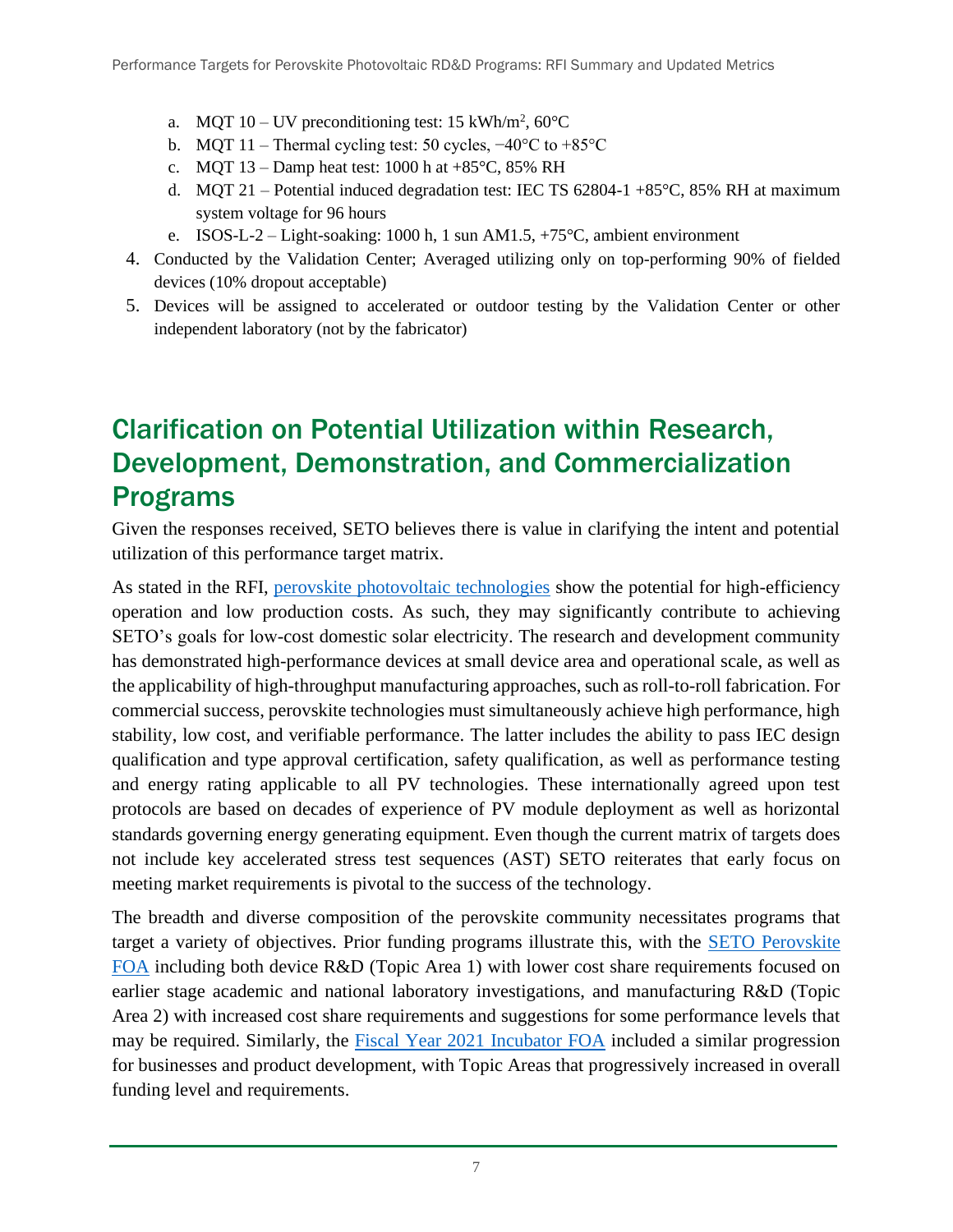These FOAs were targeting projects at specific phases within the research, development, demonstration, and commercialization continuum. It is likely that SETO will continue to run programs targeting these phases for a range of solar generation and integration technologies, and unlikely that SETO would attempt to apply highly defined requirements or targets to similar programs in the future.

While SETO cannot commit to any future funding programs, the performance target matrix is a potential option to help establish confidence and manage risk for different types of programs which target manufacturing and commercialization challenges on larger scales and funding levels than these prior programs.

In closing, SETO would like to thank the community members for their thoughtful and detailed responses to this RFI. Continued community engagement and collaboration is key to fully understanding the challenges and opportunities presented by perovskite technologies.